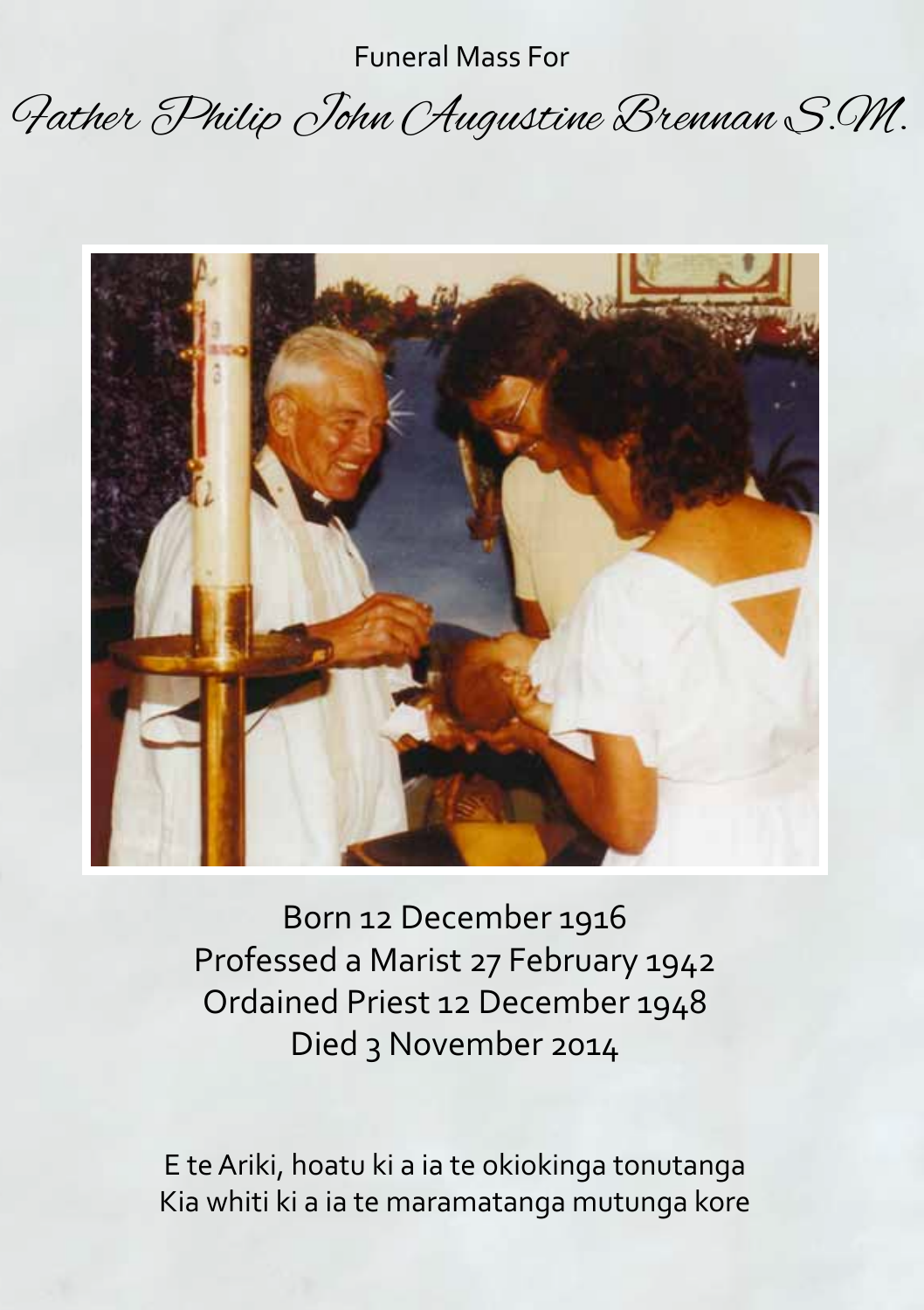St. Thomas More Catholic Church, Wycliffe Street, Napier Friday 7 November 2014 at 11am

Celebrant: Father David Kennerley S.M. Provincial of the Society of Mary Funeral Directors: Katherine Dunstall Paul Dunstall

Order of Service

Entrance Hymn Mo Maria

Mo Maria aianei O tatou waiata; kia kaha ra tatou, kia nui te aroha. (x2)

Tena hoki nga Ahere, E whakahonore ana Ki to ratou Rehina Ki a Maria ano ra.

Aroha ki te Atua Aroha ki a Maria I te Rangi, i te whenua, Ake tonu ake tonu.

Eulogy Father Paddy Kinsella S.M.

First Reading First Letter of St John 3:1-2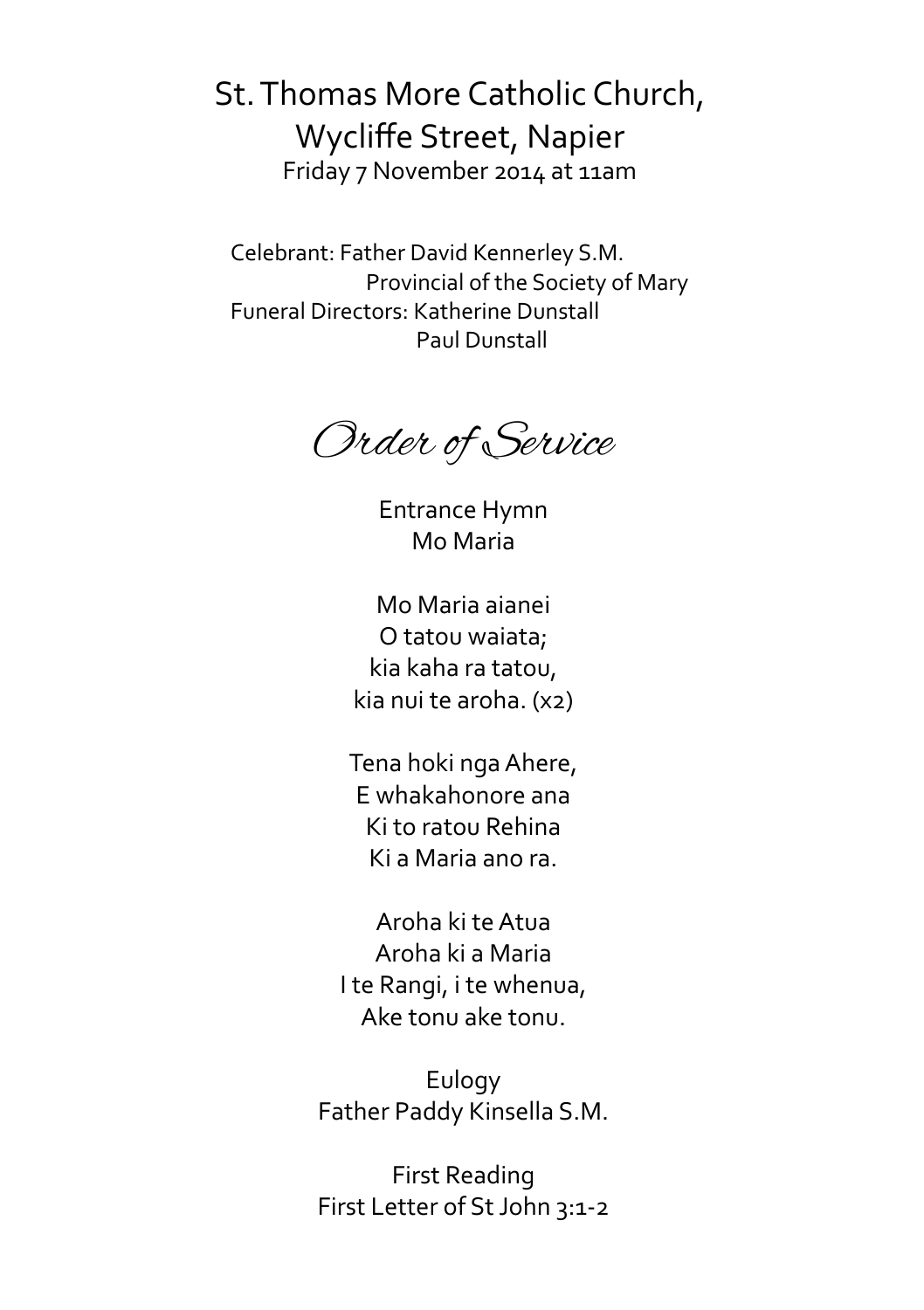Responsorial Psalm Psalm 23 The Lord's My Shepherd

The Lord's my Shepherd, I'll not want, He makes me down to lie, in pastures green, He leadeth me, the quiet waters by.

My soul He doth restore again, and me to walk doth make, within the paths of righteousness, e'en for His own name's sake.

Yea, though I walk in death's dark vale, yet will I fear no ill, for Thou art with me, and Thy rod and staff me comfort still.

Gospel John 14:1-6 read by Deacon Danny Karatea-Goddard

> Homily Father Don Hamilton S.M.

Prayers Of The Faithful

Offertory Procession Family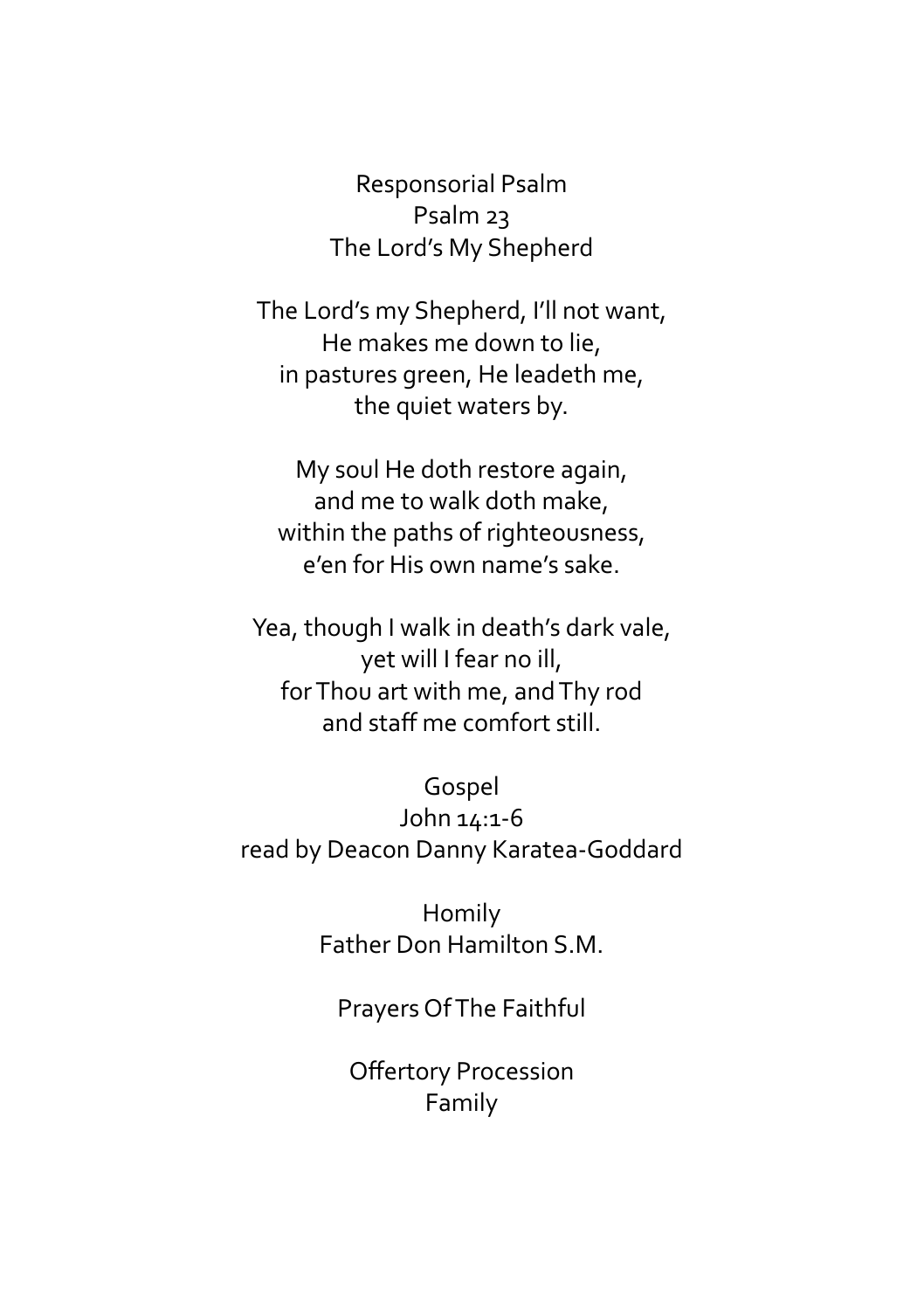Hymn My God Loves Me

My God loves me his love will never end he rests within my soul for my God loves me

His gentle hands he stretches over me storm clouds threaten the day He will set me free

My God loves me His faithful love endures And I will live like a child held in love secure

He comes to me In sharing bread and wine he brings me life that will reach past the end of time

Holy Holy (Spoken)

Holy, Holy, Holy Lord God of hosts. Heaven and earth are full of your glory. Hosanna in the highest. Blessed is he who comes in the name of the Lord Hosanna in the highest.

Acclamation (Sung)

I mate a Hehu I ara a Hehu Ka hoki mai ano a Hehu Karaiti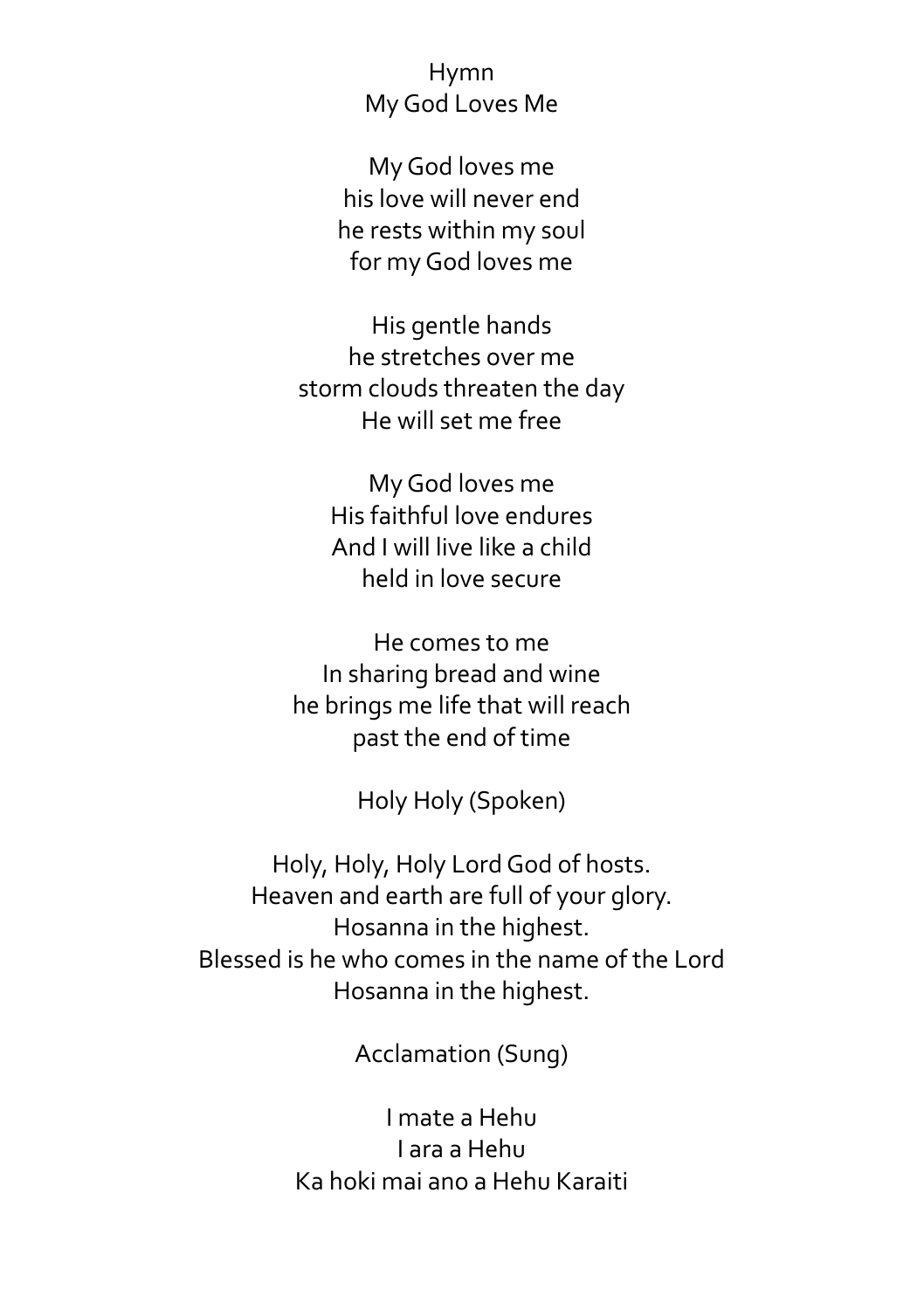The Lord's Prayer

Our Father, who art in heaven, hallowed be thy name thy kingdom come, thy will be done, on earth as it is in heaven. Give us this day our daily bread, and forgive us our trespasses, as we forgive those who trespass against us; and lead us not into temptation, but deliver us from evil.

> For the kingdom, the power and the glory are yours now and forever

> > Lamb of God (Sung)

E te Reme a te Atua, ko koe e tango atu nei i ngā hara o te ao, tohungia rā mātou. E te Reme a te Atua, ko koe e tango atu nei i ngā hara o te ao, tohungia rā mātou. E te Reme a te Atua, ko koe e tango atu nei i ngā hara o te ao, tukua mai ki a mātou te rangimārie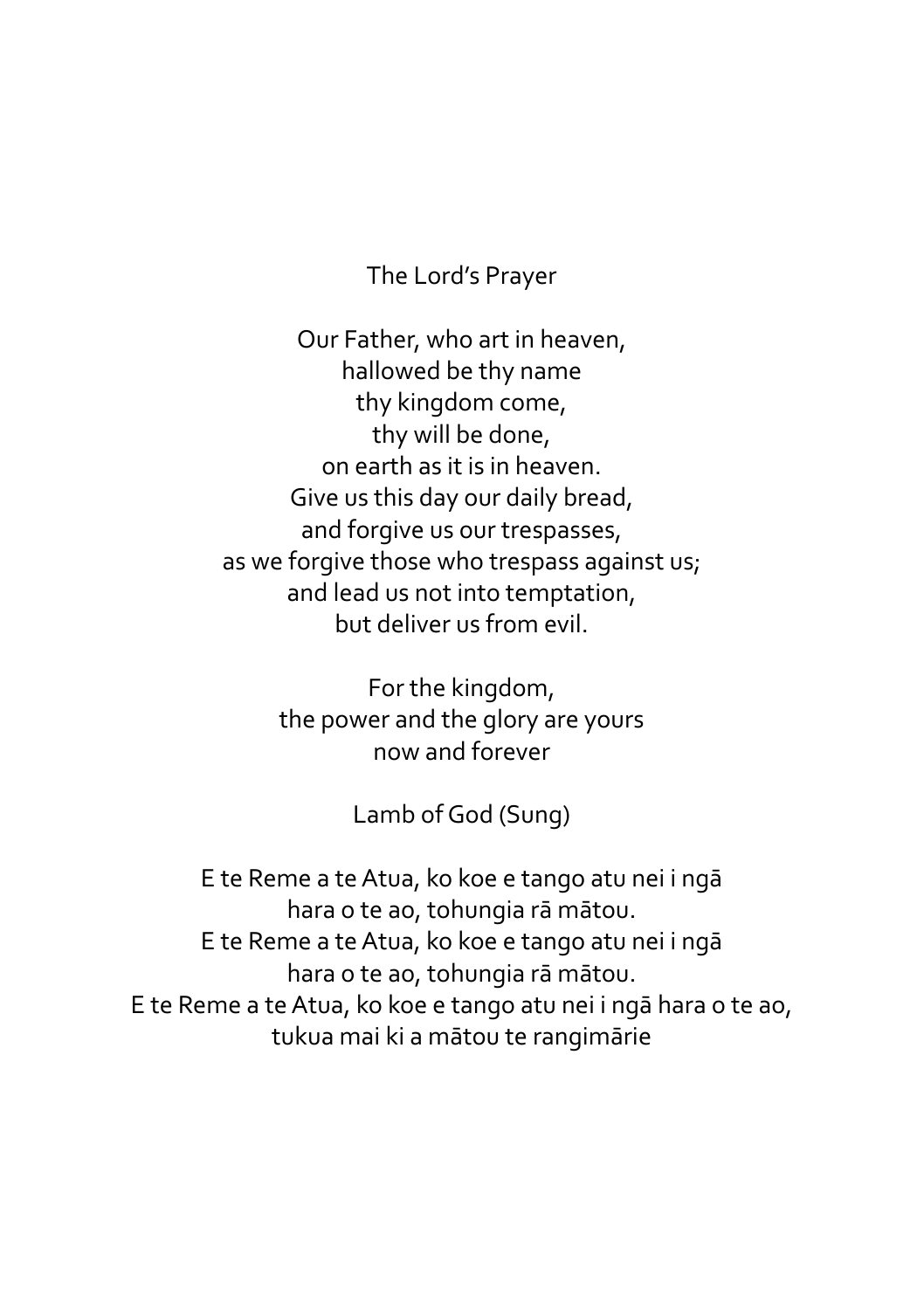Communion Hymn: Ka waiata ki a Maria

Ka waiata ki a Maria *Let us sing to Mary,* Hine i whakaae *the girl who said "yes* Whakameatia mai *let it be as you say, that I become* Hei whare tangata (tangata) *the house of mankind"*

Hine purotu, Hine ngākau *A simple girl, A strong-hearted girl* Hine rangimārie *A quiet girl.* Ko te whaea *The Mother of Jesus,* Ko te whaea *and the mother* O te ao (o te ao) *of the us all.*

Commendation Response

Receive his soul and present him to God the most high.

O Maria Mater Amabilis Tuus Sum eqo Tua Supplicia Potentia Salvum me fac in Aeternum Salvum me fac in Aeternum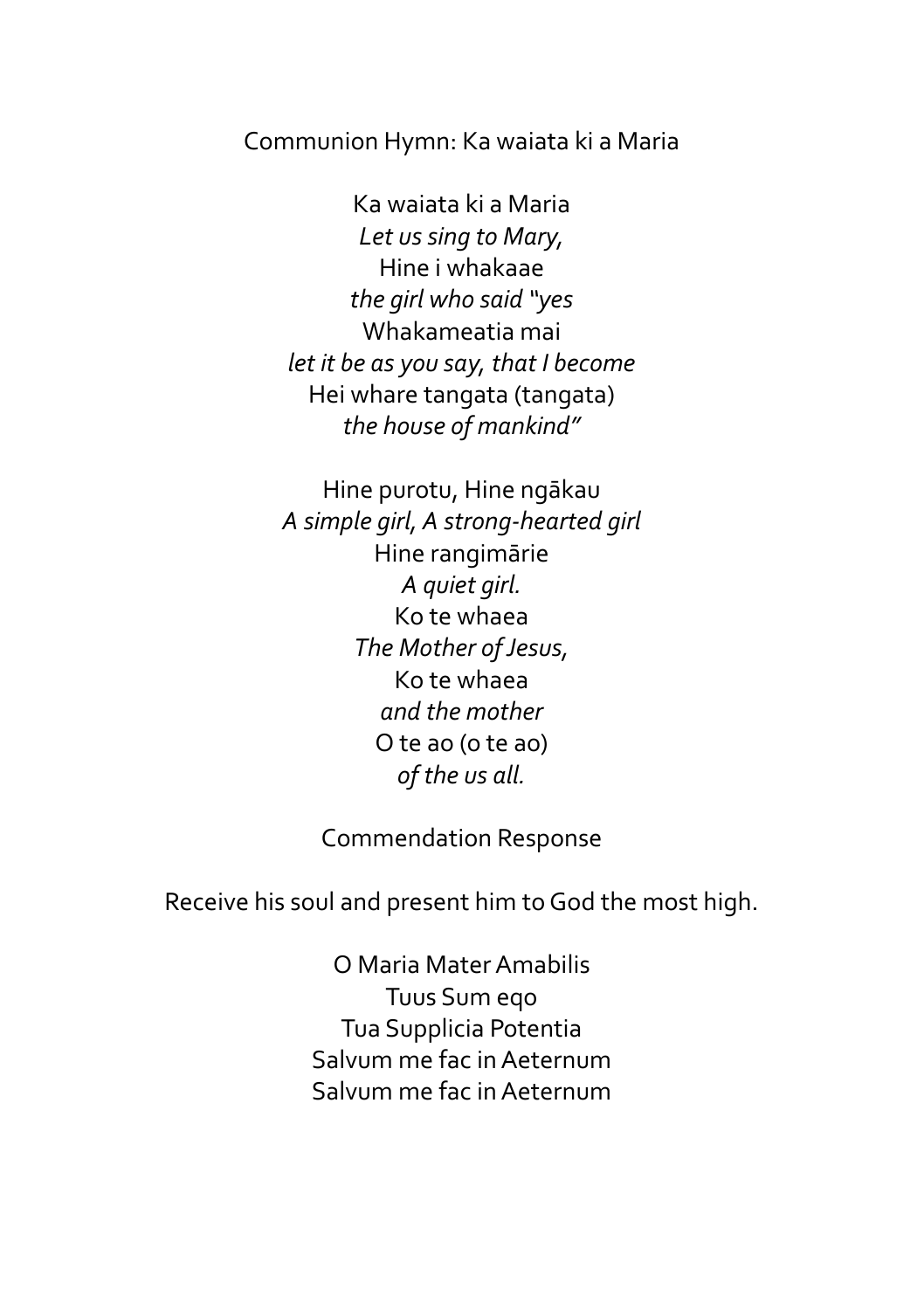Reccessional Hymn Hail Queen of Heaven

Hail, Queen of heav'n, the ocean star, Guide of the wand'rer here below; Thrown on life's surge, we claim thy care Save us from peril and from woe. Mother of Christ, star of the sea, Pray for the wanderer, pray for me.

O gentle, chaste, and spotless maid, We sinners make our prayers through thee; Remind thy Son that he has paid The price of our iniquity. Virgin most pure, star of the sea, Pray for the sinner, pray for me.

And while to him who reigns above In Godhead one, in Persons Three, The source of life, of grace, of love, Homage we pay on bended knee; Do thou, bright Queen, star of the sea, Pray for thy children, pray for me.